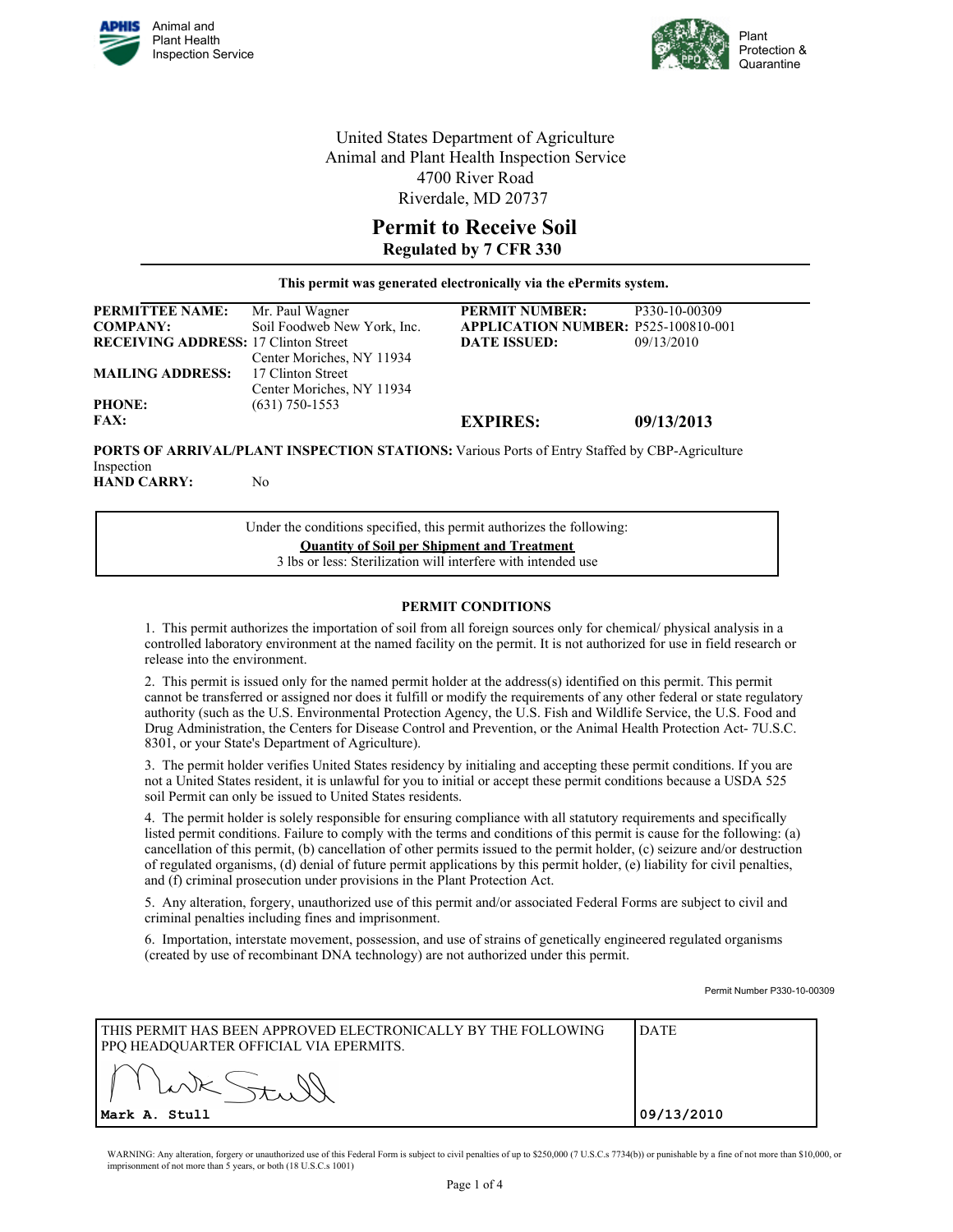



7. This permit does not authorize movement or use of plant pathogens listed in the Public Health Security and Bioterrorism Preparedness and Response Act of 2002. If any organism listed as a Select Agent is identified from materials associated with this research, the permit holder is required to notify APHIS, Agricultural Select Agent Program (ASAP) within one business day by phone at 866-524-5421, and within seven (7) days submit APHIS/CDC Form 4 (Report of Identification of a Select Agent or Toxin in a Clinical or Diagnostic Laboratory) to APHIS, ASAP; 4700 River Rd, Unit 2, Riverdale, MD 20737 (see instructions at:

http://www.aphis.usda.gov/programs/ag\_selectagent/index.shtml). Failure to comply with this requirement is a violation of the Agricultural Bioterrorism Protection Act of 2002.

8. If a regulated organism is received in this shipment, the permit holder must take all prudent measures to contain the organism(s) and notify the permit unit within one business day by calling 866-524-5421 or by e-mail to pest.permits@aphis.usda.gov. The permit holder must immediately notify the permit unit of the destruction of regulated organisms received under this permit, as above. Similarly, the permit holder must immediately notify the permit unit if facilities are destroyed or decommissioned for any reason.

9. You as the permit holder are responsible for maintaining a valid permit for as long as the soil is in your possession. APHIS does not issue extensions or renewals of existing permits; the permit holder must submit a new permit application at least three months prior to the expiration of this permit, and obtain a new permit to continue uninterrupted authorization for the soil approved under this permit.

10. If an accidental release into the environment occurs, notification must be made within one business day to APHIS, PPQ, 4700 River Rd., unit 133; Riverdale, MD 20737; 866-524-5421. A written report of the incident must be submitted identifying: (a) the name of the permit holder (responsible person), (b) the permit number, (c) the country or State of origin of the soil, (d) the nature of the release, and (e) measures already taken to contain, reduce or limit the effects of the accidentally released soil. Any plans prepared to contain, reduce or limit the effects of the accidentally released soil may be submitted as developed.

11. Without prior notice and during reasonable hours, authorized PPQ and/or State regulatory officials shall be allowed to inspect the conditions associated with the regulated soil authorized under this permit.

12. The permit holder must maintain an official permanent work assignment at the address identified on this permit. If the permit holder ceases assignment/affiliation at the address identified on this permit, or personnel circumstances change in any way, then a compliance officer must be notified at the PPQ permit unit immediately (that is, within one business day) by either (a) email to pest.permits@aphis.usda.gov, (b) fax to 301-734-4300 or 8700, or (c) conventional mail to USDA PPQ Permit Unit, 4700 River Road, Riverdale, MD 20737. Should the permit holder depart from the organization/facility, the permit holder will either (a) request cancellation of this permit and comply with all permit-specific termination conditions, (b) apply for and receive a permit to move the soil to a new facility, or (c) relinquish control of the regulated soil to a qualified individual who obtained a permit for the continued use of this regulated soil prior to this permit holder's departure.

13. A copy of this permit must accompany all shipments authorized under this permit.

14. CBP-AI and PPQ have the authority to order and approve treatment, re-exportation or destruction of a shipment, a portion of a shipment or any other material associated with the shipment (i.e. pallets, packaging, and means of conveyance). If an official of CBP-AI or PPQ determines that the shipment requires treatment as a condition of entry, is contaminated with a quarantine plant pest or pests, is commingled with prohibited plant material or the required documentation is incomplete or missing, then that official may order and approve treatment, re-exportation or destruction of a shipment, a portion of a shipment or any other material associated with the shipment (i.e. pallets, packaging, means of conveyance).

15. All solid wood packing material (SWPM) accompanying the shipment must be in compliance with ISPM 15 treatment regulations and IPPC stamp requirements and enforcement. Noncompliant shipments will be treated, re-exported or destroyed at the consignee's expense.

16. All costs and arrangements for safeguarding and transportation of the cargo are the responsibility of the importer, broker or other parties associated with the shipment.

17. All operations must be consistent with information submitted in association with the above listed APHIS-PPQ inspected facility and subject to the conditions below.

Permit Number P330-10-00309

| I THIS PERMIT HAS BEEN APPROVED ELECTRONICALLY BY THE FOLLOWING<br>PPQ HEADQUARTER OFFICIAL VIA EPERMITS. | <b>IDATE</b> |
|-----------------------------------------------------------------------------------------------------------|--------------|
|                                                                                                           |              |
| Mark A. Stull                                                                                             | 09/13/2010   |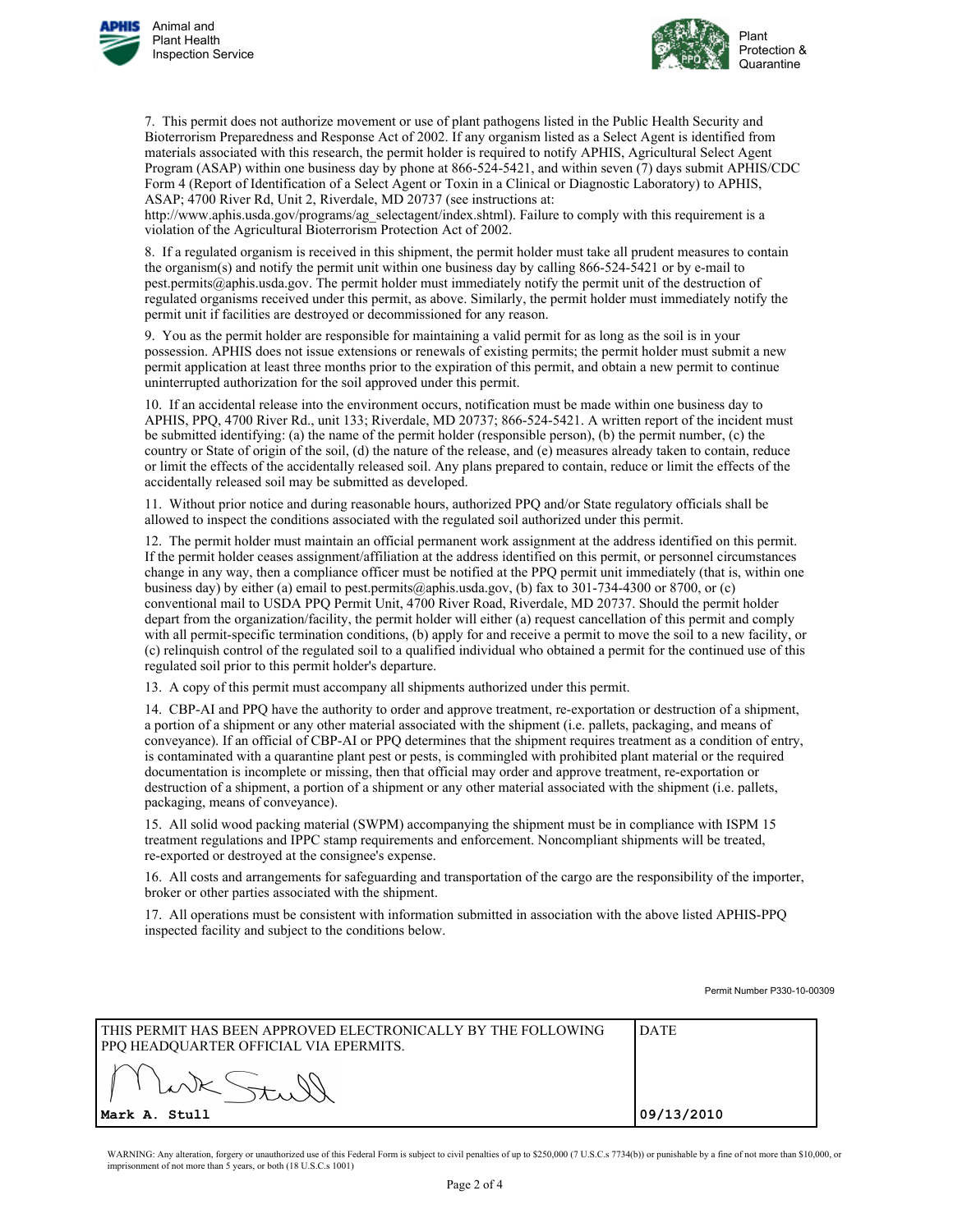



18. Soil shall be shipped in a securely closed, watertight container (primary container, test tube, vial, etc.) which shall be enclosed in a second, durable watertight container (secondary container).

19. The shipment must be free from foreign matter or debris, plants and plant parts including noxious weeds and infestations by other macroorganisms such as insects, Cyst nematode nematodes, mollusks and acari. Authorized material found to be commingled with unauthorized material will be subject to the same action (i.e. re-export, destruction) as unauthorized material.

20. The imported article can be released without treatment at the port of entry to the permittee's address listed on the permit or label or to an authorized user only if the final destination is an approved facility listed at https://web01.aphis.usda.gov/PPQ/AuthSoilLabs.nsf/web?openform.

21. This permit does not authorize the use of soil for growing purposes, for isolation or culture of organisms, or for extracting and concentrating organisms from the soil.

22. Further distribution of soil is not allowed without prior approval from Federal officials [State Plant Health Director or designee] (or from Federal officials with State concurrence): Access the website at http://www.aphis.usda.gov/ppq/sphd/ for a list of State Plant Health Offices. Access the website at http://nationalplantboard.org/member/index.html for a list of State Plant Regulatory Officials.

23. While in storage, all soil will be kept locked (e.g. in freezer, cabinet) in the approved lab with access limited to authorized personnel or they will be in a restricted access building that requires a key card entry and access is restricted to authorized personnel only; or it will be in locked room restricted to authorized personnel only.

24. The soil will be handled as quarantined material until sterilized. This will include keeping the soil enclosed in containers when not in use and labeling all containers and/or storage areas: "Quarantine Soil- Sterilize Before Disposal"

25. All packing material, media, substrate, and shipping containers shall be sterilized or destroyed as approved and prescribed by the permit conditions after removing the soil.

26. All unconsumed soil, containers and effluent are to be autoclaved, incinerated or properly sterilized by the permittee at the conclusion of the project as approved and prescribed by the permit conditions.

27. Any water residues (effluent) from the processing of soil samples must be treated by an approved sterilization procedure such as hydroclave or autoclave.

28. All soil residues must be dry-heated, incinerated, hydroclaved or autoclaved.

29. Autoclave soil and other material using the following conditions:

a. Soil must be autoclaved at 121 degrees Centigrade (250 degrees Fahrenheit) for a minimum of 30 minutes at 15 psi.

b. Autoclave tape or other indicators must be placed on each bag or sharps container prior to treatment. The autoclave tape or other indicator on each container must be checked to verify color change before disposal.

c. The autoclave log must be completed by each user for each autoclave cycle. All parameters must be noted as listed on the log for each autoclave load.

d. If the autoclave does not attain the minimum time and/or temperature or the autoclave tape does not change color, a notation must be made in the comment section of the autoclave log. The load must then be re-autoclaved after placing new tape on the material. If minimum time and temperature is not attained on the second cycle, users must contact the person responsible for maintaining the unit to initiate repairs. Waste should then be treated at an alternate autoclave facility that is approved by USDA.

e. Thermometers on the autoclave must be calibrated annually, and a written record must be maintained. This should be done by an authorized autoclave service company during routine servicing.

f. Every 6 months, you should use a commercially available test indicator kit that uses bacterial spores Bacillus stearothermophilus that are rendered unviable at 250 degrees F or 121 degrees C. For the test, ampules of B.

Permit Number P330-10-00309

| I THIS PERMIT HAS BEEN APPROVED ELECTRONICALLY BY THE FOLLOWING<br>PPQ HEADQUARTER OFFICIAL VIA EPERMITS. | I DATE     |
|-----------------------------------------------------------------------------------------------------------|------------|
|                                                                                                           |            |
| Mark A. Stull                                                                                             | 09/13/2010 |